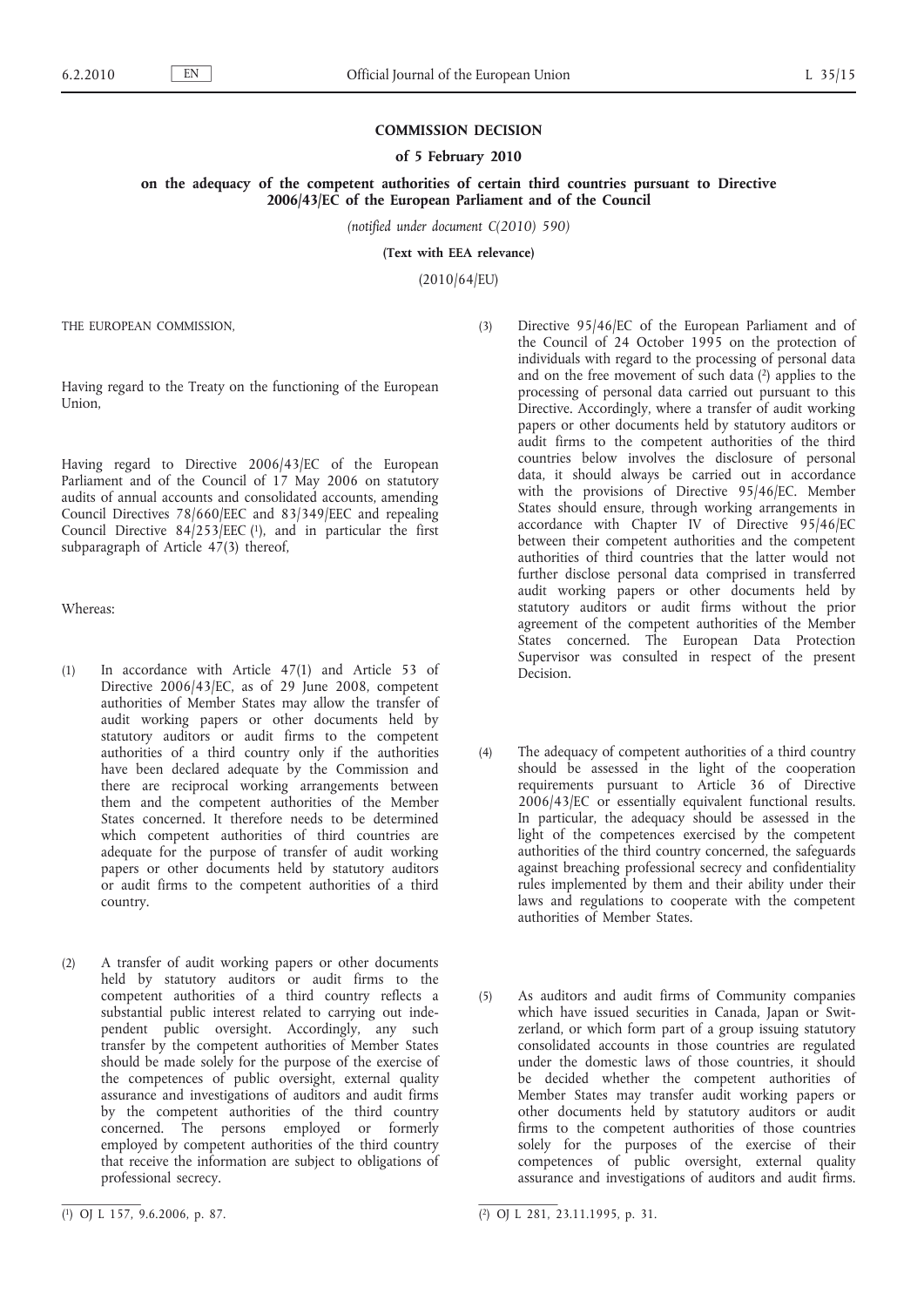- (6) Adequacy assessments for the purposes of Article 47 of Directive 2006/43/EC have been carried out with respect to the competent authorities of Canada, Japan and Switzerland. Adequacy decisions should be taken on the basis of those assessments with respect to those authorities.
- (7) The Canadian Public Accountability Board has competence in the public oversight, external quality assurance and investigations of auditors and audit firms. It implements adequate safeguards banning and sanctioning disclosure by its current or former employees of confidential information to any third person or authority. It would use the transferred audit working papers or other documents held by statutory auditors or audit firms solely for purposes related to the public oversight, external quality assurance and investigations of auditors and audit firms. Under the laws and regulations of Canada, it may transfer audit working papers or other documents held by Canadian auditors or audit firms to the competent authorities of any Member State. On this basis, the Canadian Public Accountability Board should be declared adequate for the purpose of Article 47(1) of Directive 2006/43/EC.
- (8) The Financial Services Agency of Japan and the Certified Public Accountants and Auditing Oversight Board within the Financial Services Agency of Japan have competence in the public oversight, external quality assurance and investigations of auditors and audit firms. This Decision should only cover the competences of the Financial Services Agency to investigate auditors and audit firms. The Financial Services Agency of Japan and the Certified Public Accountants and Auditing Oversight Board of Japan implement adequate safeguards banning and sanctioning disclosure by their current or former employees of confidential information to any third person or authority and would use the transferred audit working papers or other documents held by statutory auditors or audit firms solely for purposes related to the public oversight, external quality assurance and investigations of auditors and audit firms. Under the laws and regulations of Japan, they may transfer audit working papers or other documents held by Japanese auditors or audit firms to the competent authorities of any Member State. On this basis, the Financial Services Agency of Japan and the Certified Public Accountants and Auditing Oversight Board of Japan should be declared adequate for the purpose of Article 47(1) of Directive 2006/43/EC.
- (9) The Federal Audit Oversight Authority of Switzerland has competence in the public oversight, external quality

assurance and investigations of auditors and audit firms. It implements adequate safeguards banning and sanctioning disclosure by its current or former employees of confidential information to any third person or authority. It would use the transferred audit working papers or other documents held by statutory auditors or audit firms solely for purposes related to the public oversight, external quality assurance and investigations of auditors and audit firms. Under the laws and regulations of Switzerland, it may transfer audit working papers or other documents held by Swiss auditors or audit firms to the competent authorities of any Member State. On this basis, the Federal Audit Oversight Authority of Switzerland should be declared adequate for the purpose of Article 47(1) of Directive 2006/43/EC.

- (10) Transfer of audit working papers should include access to or transmission to the authorities declared adequate under this Decision of audit working papers or other documents held by statutory auditors or audit firms, upon prior agreement of the competent authorities of Member States, and access to or transmission of such papers by the competent authorities of Member States to those authorities. As a consequence, statutory auditors and audit firms should not be allowed to grant access, nor to transmit audit working papers or other documents held by statutory auditors or audit firms to those authorities under other conditions than the ones set out in this Decision and in Article 47 of Directive 2006/43/EC, for example on the basis of consent of the statutory auditor, the audit firms or the client company.
- (11) This Decision should be without prejudice to the cooperation arrangements referred to in Article 25(4) of Directive 2004/109/EC of the European Parliament and of the Council of 15 December 2004 on the harmonisation of transparency requirements in relation to information about issuers whose securities are admitted to trading on a regulated market and amending Directive  $2001/34/EC$  (1).
- (12) As this Decision is taken in the context of the transitional period granted to certain third country auditors and audit firms by Commission Decision 2008/627/EC of 29 July 2008 concerning a transitional period for audit activities of certain third country auditors and audit entities  $(2)$ , this Decision should not pre-empt any final equivalence decisions that the Commission may adopt pursuant to Article 46 of Directive 2006/43/EC.

<sup>(</sup> 1) OJ L 390, 31.12.2004, p. 38.

<sup>(</sup> 2) OJ L 202, 31.7.2008, p. 70.